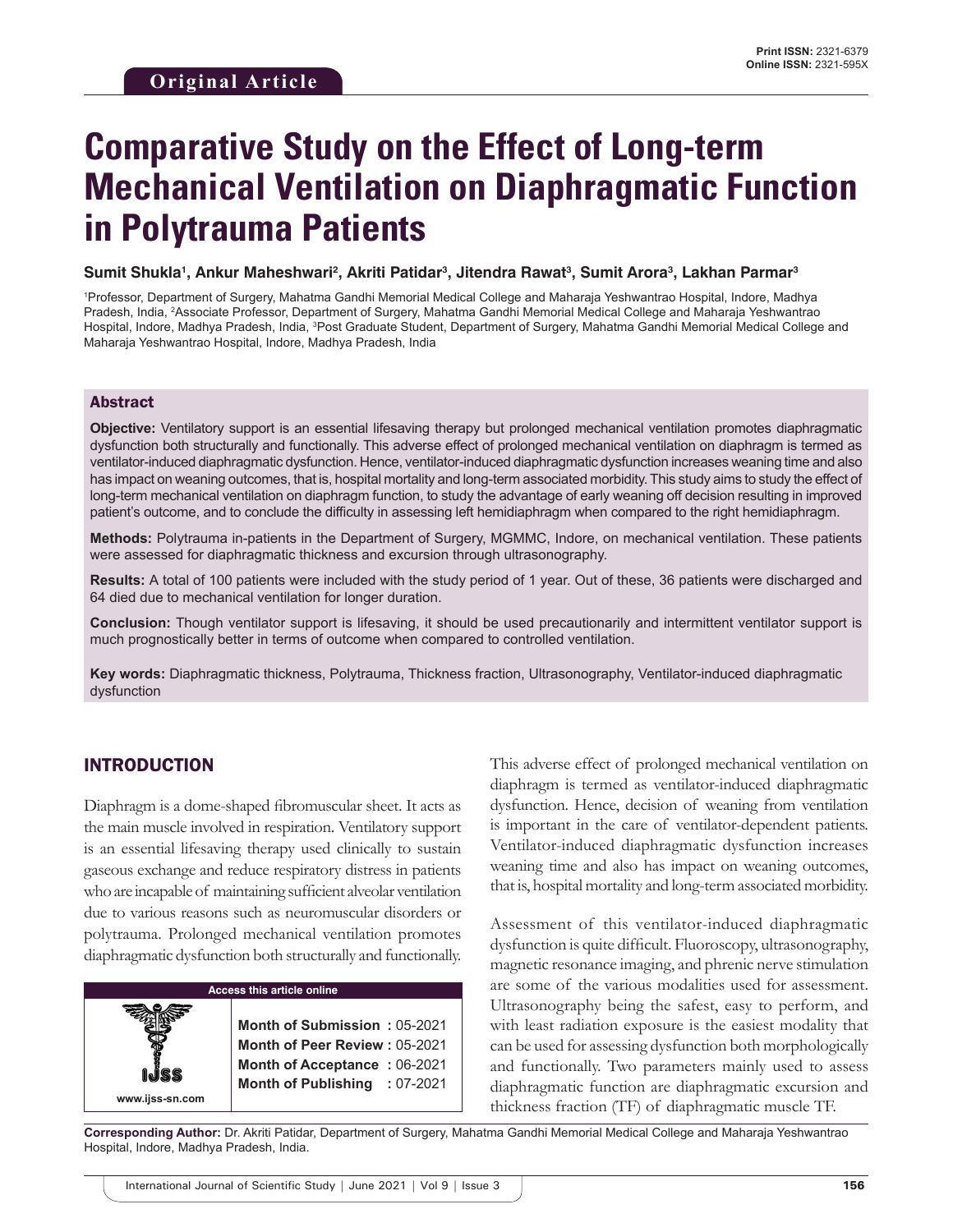#### Shukla, *et al*.: Comparative Study on the Effect of Long-term Mechanical Ventilation on Diaphragmatic Function in Polytrauma Patients

Here, in this study, we try to assess the diaphragmatic dysfunction in polytrauma patients who needed prolonged mechanical ventilation. This dysfunction is assessed ultrasonographically on the basis of TF of the diaphragmatic muscle in polytrauma patients.

# MATERIALS AND METHODS

One hundred cases with polytrauma enrolled in the Department of Surgery, Mahatma Gandhi Memorial Medical College, Indore. The ages of the patients were decided to be 18–60 years. Polytrauma patients with requirement of mechanical ventilation at the time of admission were selected. Patients were randomly divided into experimental and control groups using a randomized number table. All patients' attendants gave written informed consent to participate in the study. This prospective clinical study was approved by the MPMSU Review Board and the attendants of all the patients were provided informed consent. The management protocol was designed for the clinical trial.

#### **Inclusion Criteria**

The following criteria were included in the study:

- Patients of age between 18 and 60years
- Relatives who give written informed consent
- Polytrauma patients requiring mechanical ventilation at the time of admission.

### **Exclusion Criteria**

The following criteria were excluded from the study:

- Relatives not willing to give written consent
- Patients with known respiratory or other neuromuscular causes leading to diaphragmatic dysfunction
- Age  $<18$  years and  $>60$  years.

Patients were in-patients receiving invasive controlled mechanical ventilation. Before including the patients for the study, brief history was taken to rule out respiratory disease or any other neuromuscular disease leading to diaphragmatic dysfunction. The experimental group (50 patients with 7 males and 13 females) was evaluated sonographically for diaphragmatic thickness at inspiration and expiration and weaning off was delayed, whereas the control group (50 patients with 5 males and 15 females) was evaluated for inspiratory and expiratory diaphragm thickness and early weaning off was planned.

All the patients on controlled mechanical ventilation were evaluated sonographically for the right and left hemidiaphragmatic thickness at inspiration and expiration at the time of admission, after 2 days, 7 days, and 15 days of mechanical ventilation. The hemidiaphragmatic thickness at inspiration and expiration was measured using a 6–13 MHz ultrasound transducer in the zone of apposition.

The right and left hemidiaphragmatic TF was calculated as a percentage using the formula:

 $TF =$  thickness at end inspiration – thickness at end expiration

Thickness at end expiration

Gradual diaphragmatic TF was noted for all the patients of both the right and left hemidiaphragms at the time of admission, after 2 days, 7 days, and after 15 days of admission. Day of successful weaning was noted. Outcome of the patients on the basis of death or discharge was noted from the hospital records.

The diaphragmatic TF was compared to prolonged weaning time and outcome. An independent radiologist blind to the patients assessed the diaphragmatic thickness at end of inspiration and expiration at all four durations under study. Continuous variables, such as TF, were described as mean and SD. Comparisons were made. Chi-square or Fisher's exact test and the Student's test were used for categorical and quantitative variables. All analyses were performed with the SPSS software version 17 (SPSS Inc., Chicago, IL). *P* < 0.05 was considered statistically significant.

# RESULTS

Table 1 shows the comparison of mean TF of the right hemidiaphragm at the time of admission of two groups of polytrauma patients. For this variable, the difference between the mean values of two groups was found to be statistically significant  $(P < 0.05)$ , mean of Group  $1 = 57.0722 \pm 1.30364$  mm and Group  $2 =$  $55.0372 \pm 5.20697$  mm.

Table 2 shows the comparison of mean TF of the left hemidiaphragm at the time of admission of two groups of polytrauma patients. For this variable, the difference between the mean values of two groups was found to be statistically not significant ( $P > 0.05$ ), mean of Group 1

| Table 1: Comparison of TF of the right hemidiaphragm |
|------------------------------------------------------|
| of two groups at the time of admission               |

| Group                                            | n  | Mean    | <b>SD</b> | P-value | <b>Result</b> |
|--------------------------------------------------|----|---------|-----------|---------|---------------|
| TF of the right<br>hemidiaphragm at<br>admission |    |         |           |         |               |
|                                                  | 50 | 57.0722 | 1.30364   | 0.02865 | SIG           |
|                                                  | 50 | 55.0372 | 5.20697   |         |               |
| TF: Thickness fraction                           |    |         |           |         |               |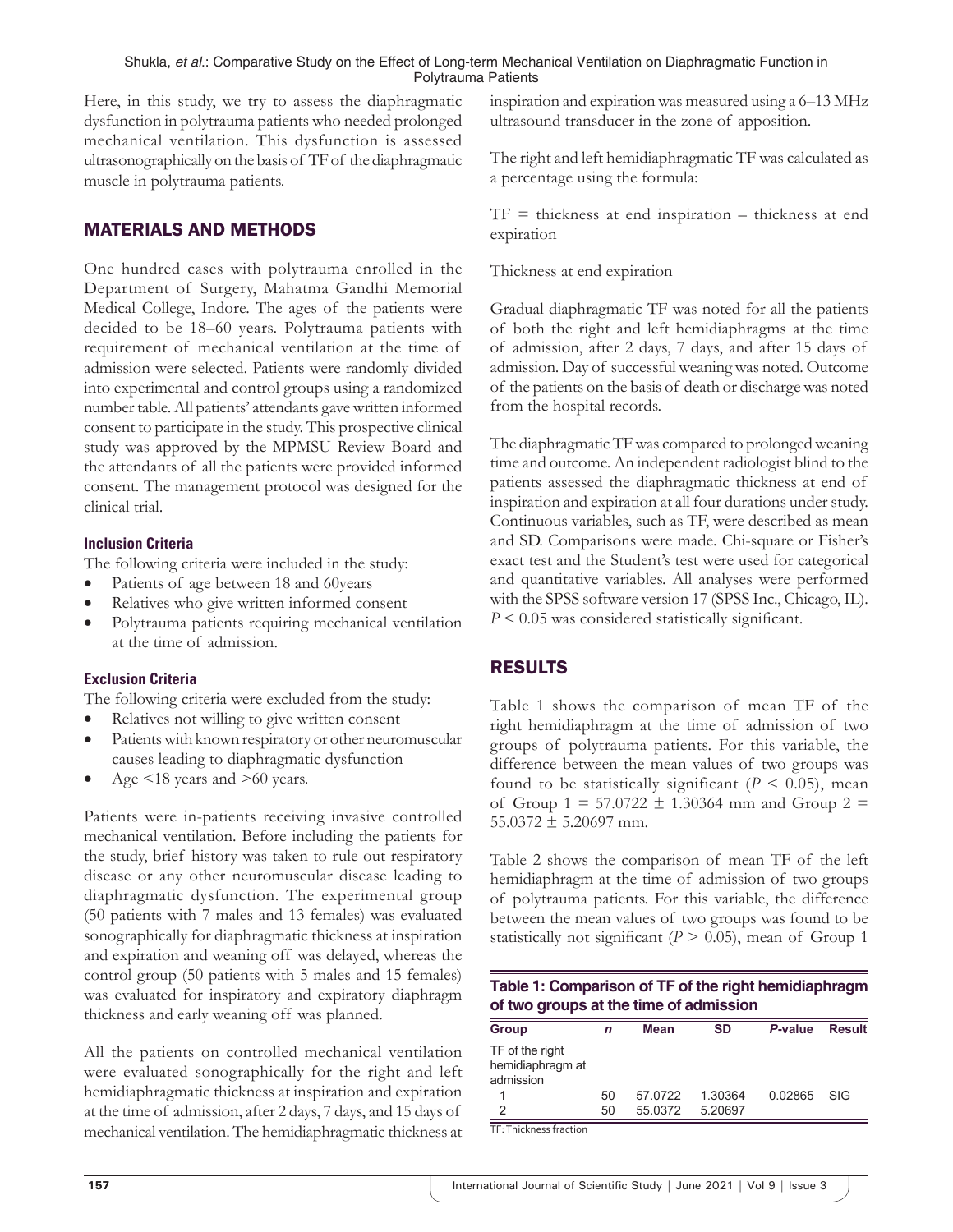$= 56.251 \pm 1.14148$  mm and Group  $2 = 57.0722 \pm 1.14148$ 1.30364 mm.

Table 3 shows the comparison of mean TF of the right hemidiaphragm after 15 days of admission of two groups of polytrauma patients. For this variable, the difference between the mean values of two groups was found to be statistically insignificant ( $P \le 0.05$ ), mean of Group 1 =  $20.5362 \pm 1.2008$  mm and Group  $2 = 35.593 \pm 1.75221$  mm.

Table 4 shows the comparison of mean TF of the left hemidiaphragm after 15 days of admission of two groups of polytrauma patients. For this variable, the difference between the mean values of two groups was found to be statistically not significant ( $P > 0.05$ ), mean of Group  $1 = 19.9642 \pm 1.25181$  mm and Group  $2 = 34.8592 \pm 1.25181$ 1.76513 mm

Table 5 shows the comparison of outcome of two groups. For the variable, that is, outcome decided on the basis of death or discharge, in Group 1 (patients on prolonged controlled mechanical ventilation), out of 50, 46 deaths, 92%, were reported and 4 discharges, 8%, were reported. In Group 2, out of 50, 18 deaths were reported and 32 patients were discharged.

# **DISCUSSION**

In the recent past, many studies have been done regarding the prolonged controlle d mechanical ventilator-induced diaphragmatic dysfunction, its diagnostic assessment using ultrasonography, its effect on prolonged weaning time, and few management strategies. These studies are reportedly conducted on both animal and human models.

## **Table 2: Comparison of TF of the left hemidiaphragm of two groups at the time of admission**

| <b>Group</b>                                    |    | Mean    | <b>SD</b> | P-value Result          |  |
|-------------------------------------------------|----|---------|-----------|-------------------------|--|
| TF of the left<br>hemidiaphragm at<br>admission |    |         |           |                         |  |
|                                                 | 50 | 56.251  |           | 1.14148 0.37663 Non SIG |  |
|                                                 | 50 | 57.0722 | 1.30364   |                         |  |
| TEL TISSUES SAN CARD AND A                      |    |         |           |                         |  |

TF: Thickness fraction

# **Table 3: Comparison of TF of the right hemidiaphragm of two groups after 15 days**

| Group                                                      | n | Mean              | SD. | <b>P-value Result</b>            |
|------------------------------------------------------------|---|-------------------|-----|----------------------------------|
| TF of the right hemidiaphragm<br>after 2 days of admission |   |                   |     |                                  |
|                                                            |   |                   |     | 50 20.5362 1.2008 0.05492 IN SIG |
| 2                                                          |   | 50 35.593 1.75221 |     |                                  |
| TE. Thickness fraction                                     |   |                   |     |                                  |

with those without diaphragmatic dysfunction. In our institutional study, we found out that the incidence of polytrauma patients reporting in Indore region is 30%. There were 17,542 patients in 1 year of period of

study out of 40,593 patients visiting surgery emergency room. This decreased number patients could be due to distribution of patients to various health-care centers in this region of Central India and the impact of coronavirus disease 2019 pandemic and its lockdown status.

Diaphragmatic dysfunction is often underdiagnosed and is among the risk factors for failed weaning. The studies conducted are determined to study the prevalence of diaphragmatic dysfunction diagnosed by B-mode ultrasonography and to determine whether prolonged weaning subjects with diaphragmatic dysfunction have increased duration of mechanical ventilation compared

In this study, there were 50 patients each in the group of (1) polytrauma patients with late weaning time and (2) polytrauma patients with early weaning time.

We found significant differences in the sex ratio of polytrauma patients. Overall, male patients are more prone to polytrauma when compared to females. Polytrauma is more common in 25–40 years of age group followed by 18–25 years and 40–60 years. The male-to-female ratio was 6.14:1.

This is consistent with the study conducted by Shahram Bolandparvaz *et al*. where a total of 47,295 trauma patients were studied, out of the total 75% of the trauma patients were of the 15–44 years of age group and male-to-female ratio was 2.7:1.0.

# **Table 4: Comparison of TF of the left hemidiaphragm of two groups after 15 days**

| Group                                 | n | Mean               | - SD | <b>P-value Result</b> |                                    |
|---------------------------------------|---|--------------------|------|-----------------------|------------------------------------|
| TF of the right                       |   |                    |      |                       |                                    |
| hemidiaphragm after 2                 |   |                    |      |                       |                                    |
| days of admission                     |   |                    |      |                       |                                    |
|                                       |   |                    |      |                       | 50 19,9642 1.25181 0.06177 Non SIG |
|                                       |   | 50 34.8592 1.76513 |      |                       |                                    |
| mediately and a state of the state of |   |                    |      |                       |                                    |

TF: Thickness fraction

## **Table 5: Comparison of outcome (death/discharge) in two study groups**

| <b>Variable</b> | <b>Group</b> | <b>Number</b> | <b>Death</b> | <b>Discharge</b> | Total |
|-----------------|--------------|---------------|--------------|------------------|-------|
| Outcome         |              | 50            | 46           |                  |       |
| 2               |              |               | 92%          | 8%               | 100%  |
|                 | 50           | 18            | 32           |                  |       |
|                 |              | 36%           | 64%          | 100%             |       |
| Total           |              | 100           | 64           | 36               |       |

TF: Thickness fraction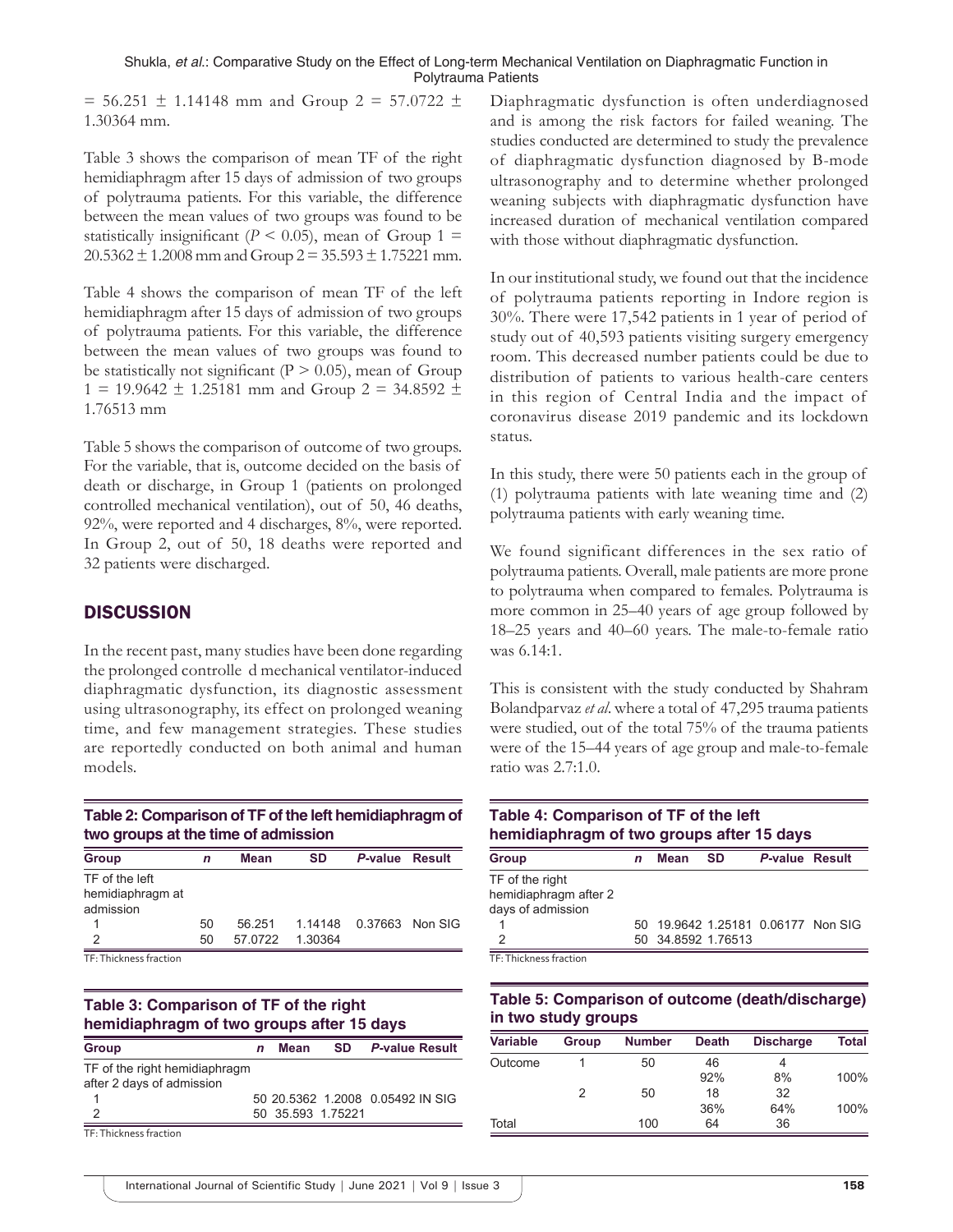#### Shukla, *et al*.: Comparative Study on the Effect of Long-term Mechanical Ventilation on Diaphragmatic Function in Polytrauma Patients

Further, in our study, the comparison of diaphragmatic TF of the right hemidiaphragm of both study groups at the time of admission is statistically significant, that is, *P* < 0.05. This suggests that TF at the time of admission for both the groups is almost comparable at the time of admission.

Next, the comparison of diaphragmatic TF of the left hemidiaphragam of both study groups at the time of admission is statistically significant, that is,  $P \leq 0.05$ . This suggests that the TF at the time of admission for both the groups is almost comparable at the time of admission.

The comparison of diaphragmatic TF of the right hemidiaphragm of both study groups after 2 days of controlled mechanical ventilation is statistically insignificant, that is,  $P > 0.05$ . This suggests that the TF after 2 days of ventilator support has decreased significantly.

The comparison of diaphragmatic TF of the left hemidiaphragm of both study groups after 2 days of controlled mechanical ventilation is statistically insignificant, that is,  $P > 0.05$ . This suggests that the TF after 2 days of ventilator support has decreased significantly.

The comparison of diaphragmatic TF of the right hemidiaphragm of both study groups after 7 days of controlled mechanical ventilation is statistically insignificant, that is,  $P > 0.05$ . This suggests that the TF after 7 days of ventilator support has decreased significantly, but more for Group 1, that is, patients on >5 days of controlled mechanical ventilation than Group 2, that is, patients in whom weaning off was successful around day 2.

The comparison of diaphragmatic TF of the left hemidiaphragm of both study groups after 7 days of controlled mechanical ventilation is statistically insignificant, that is,  $P > 0.05$ . This suggests that the TF after 7 days of ventilator support has decreased significantly. More fall in values of TF is noted in Group 1 in which patients were kept of controlled mechanical ventilation for at least >5 days than in Group 2 where patients were weaned off successfully at around day 2.

The comparison of diaphragmatic TF of the right hemidiaphragm of both study groups after 15 days of controlled mechanical ventilation is statistically insignificant, that is,  $P > 0.05$ . This suggests that the TF after 15 days of ventilator support has decreased significantly. More fall in TF is noted in Group 1 than Group 2.

The comparison of diaphragmatic TF of the left hemidiaphragm of both study groups after 15 days of controlled mechanical ventilation is statistically insignificant, that is,  $P > 0.05$ . This suggests that the TF after 15 days of ventilator support has decreased significantly. This suggests that Group 1 patients have a significant decrease in TF when compared to Group 2 patients.

On comparing the final outcome of two study groups, the higher percentage of death, that is, 92% is seen in Group 1 patients those who were kept on ventilator for >5 days. The percentage of patients getting discharged is greater, that is, 64% in Group 2 patients who were kept on ventilator support for almost 2 days.

Various studies conducted with respect to this topic are mentioned as follows:

Ventilator-induced diaphragmatic dysfunction was shown to occur in rats,  $[1-3]$  rabbits,  $[4]$  piglets,  $[5]$  and baboons.[6] In rats, the ventilator-induced diaphragmatic dysfunction is already present within 12 h of controlled mechanical ventilation resulting in reduction of specific force by 20%.<sup>[2]</sup> This dysfunction increases with increasing time spent on the ventilator. This was further affirmed by larger reductions (25–50%) noted in rabbits after 1 day<sup>[4]</sup> and piglets after 5 days<sup>[5]</sup> and baboons after 11 days.<sup>[6]</sup>

In another study, Zhihualu *et al*. (2016) studied the effect of diaphragmatic dysfunction on prolonging weaning. They included 41 subjects (24 males;  $62.2 \pm 15.9$  years old). Of these, the prevalence of ultrasonographic diaphragmatic dysfunction (defined as diaphragmatic TF <20%) was 34.1%. Subjects with diaphragmatic dysfunction had longer ventilation time after inclusion (293.4  $\pm$  194.8 vs. 101.3 h,  $P = 0.02$ ) and ICU stay (29.2  $\pm$  11.4 vs. 22.4  $\pm$  7.7 d,  $P = 0.03$ ) than subjects without diaphragmatic dysfunction.

Supinski and Callahan (2013) reported that patients with greater levels of diaphragmatic dysfunction have a much poorer prognosis in terms of more prolonged ventilation as well as higher mortality.

A study by Kim *et al*. (2011) in subjects who received mechanical ventilation >48 h reported weaning variable.[7]

Goligher *et al*. (2017) showed that ultrasound assessment of the right hemidiaphragm thickness was feasible and highly reproducible in ventilated patients.[8]

Diaphragmatic thickening and TF are a more accurate index than excursion in reflecting the diaphragm contractility according to the study by Umbrello *et al*. (2015).[9]